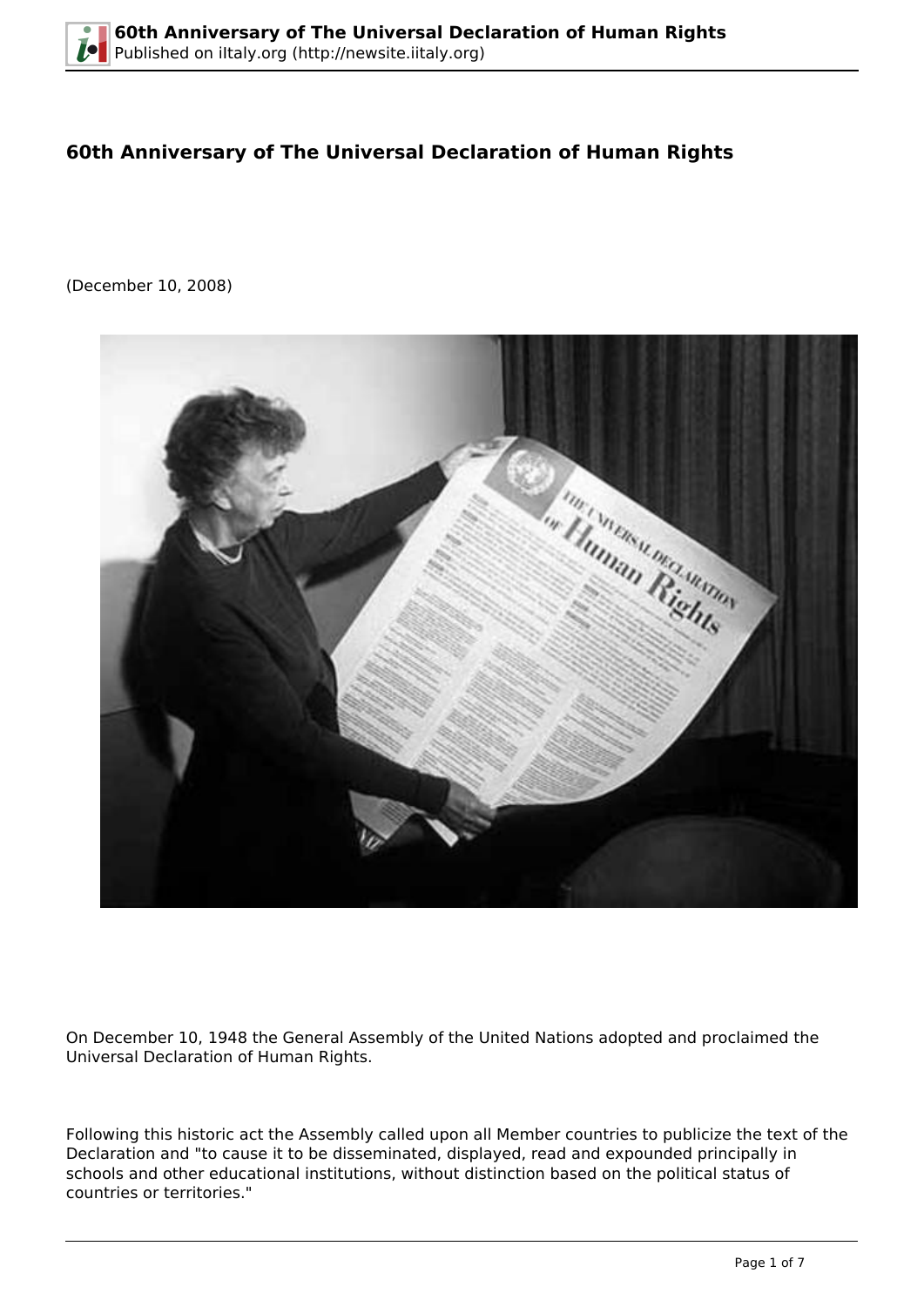

The full text of the Declaration is quoted below as a contribution to the preservation of the principles and rights mentioned in the Chart. They must still be considered fundamental pillars of contemporary society.

### PREAMBLE

Whereas recognition of the inherent dignity and of the equal and inalienable rights of all members of the human family is the foundation of freedom, justice and peace in the world,

Whereas disregard and contempt for human rights have resulted in barbarous acts which have outraged the conscience of mankind, and the advent of a world in which human beings shall enjoy freedom of speech and belief and freedom from fear and want has been proclaimed as the highest aspiration of the common people,

Whereas it is essential, if man is not to be compelled to have recourse, as a last resort, to rebellion against tyranny and oppression, that human rights should be protected by the rule of law,

Whereas it is essential to promote the development of friendly relations between nations,

Whereas the peoples of the United Nations have in the Charter reaffirmed their faith in fundamental human rights, in the dignity and worth of the human person and in the equal rights of men and women and have determined to promote social progress and better standards of life in larger freedom,

Whereas Member States have pledged themselves to achieve, in co-operation with the United Nations, the promotion of universal respect for and observance of human rights and fundamental freedoms,

Whereas a common understanding of these rights and freedoms is of the greatest importance for the full realization of this pledge,

Now, Therefore THE GENERAL ASSEMBLY proclaims THIS UNIVERSAL DECLARATION OF HUMAN RIGHTS as a common standard of achievement for all peoples and all nations, to the end that every individual and every organ of society, keeping this Declaration constantly in mind, shall strive by teaching and education to promote respect for these rights and freedoms and by progressive measures, national and international, to secure their universal and effective recognition and observance, both among the peoples of Member States themselves and among the peoples of territories under their jurisdiction.

#### Article 1.

All human beings are born free and equal in dignity and rights.They are endowed with reason and conscience and should act towards one another in a spirit of brotherhood.

#### Article 2.

Everyone is entitled to all the rights and freedoms set forth in this Declaration, without distinction of any kind, such as race, colour, sex, language, religion, political or other opinion, national or social origin, property, birth or other status. Furthermore, no distinction shall be made on the basis of the political, jurisdictional or international status of the country or territory to which a person belongs, whether it be independent, trust, non-self-governing or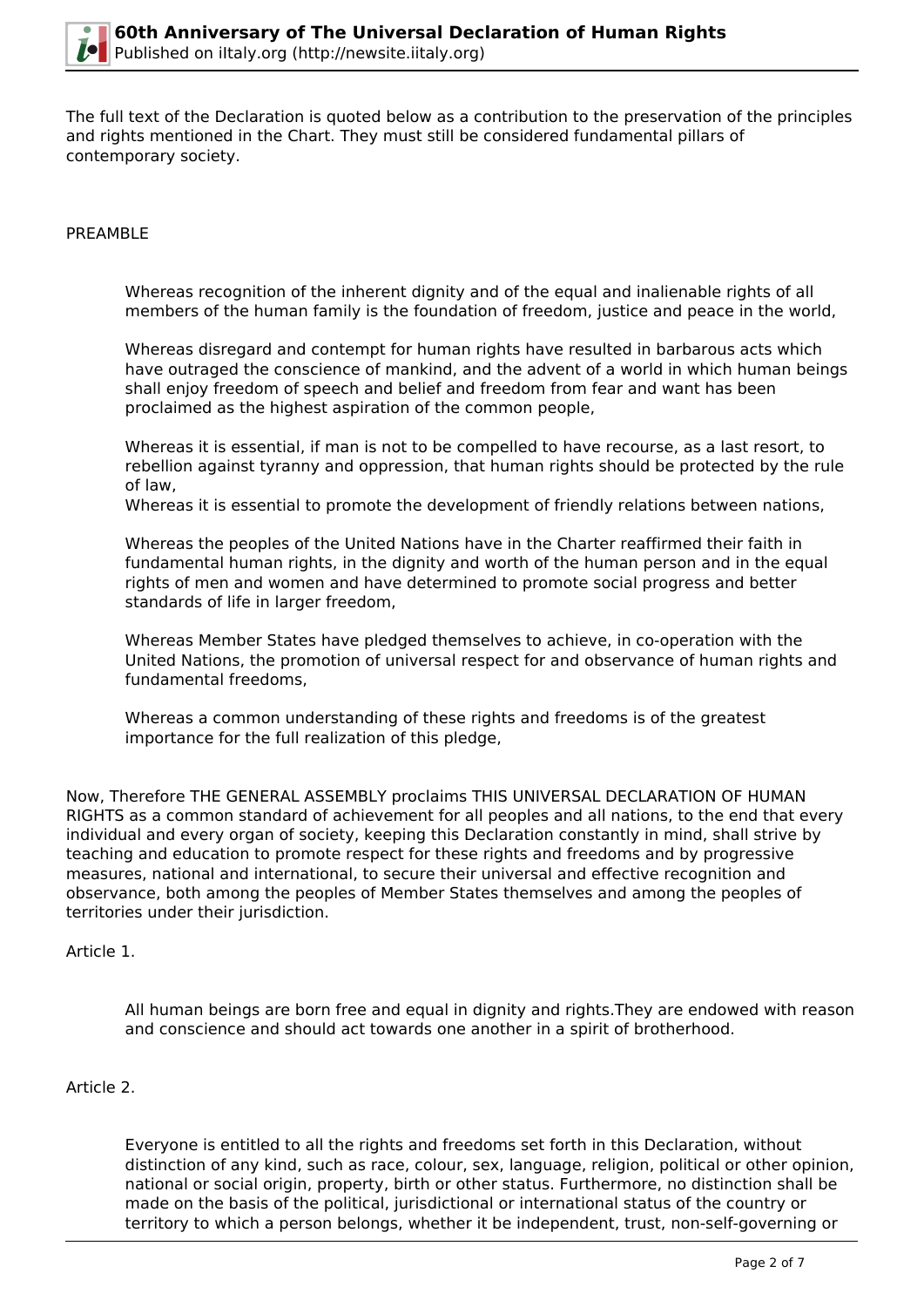under any other limitation of sovereignty.

# Article 3.

Everyone has the right to life, liberty and security of person.

# Article 4.

No one shall be held in slavery or servitude; slavery and the slave trade shall be prohibited in all their forms.

# Article 5.

No one shall be subjected to torture or to cruel, inhuman or degrading treatment or punishment.

# Article 6.

Everyone has the right to recognition everywhere as a person before the law.

### Article 7.

All are equal before the law and are entitled without any discrimination to equal protection of the law. All are entitled to equal protection against any discrimination in violation of this Declaration and against any incitement to such discrimination.

#### Article 8.

Everyone has the right to an effective remedy by the competent national tribunals for acts violating the fundamental rights granted him by the constitution or by law.

### Article 9.

No one shall be subjected to arbitrary arrest, detention or exile.

# Article 10.

Everyone is entitled in full equality to a fair and public hearing by an independent and impartial tribunal, in the determination of his rights and obligations and of any criminal charge against him.

Article 11.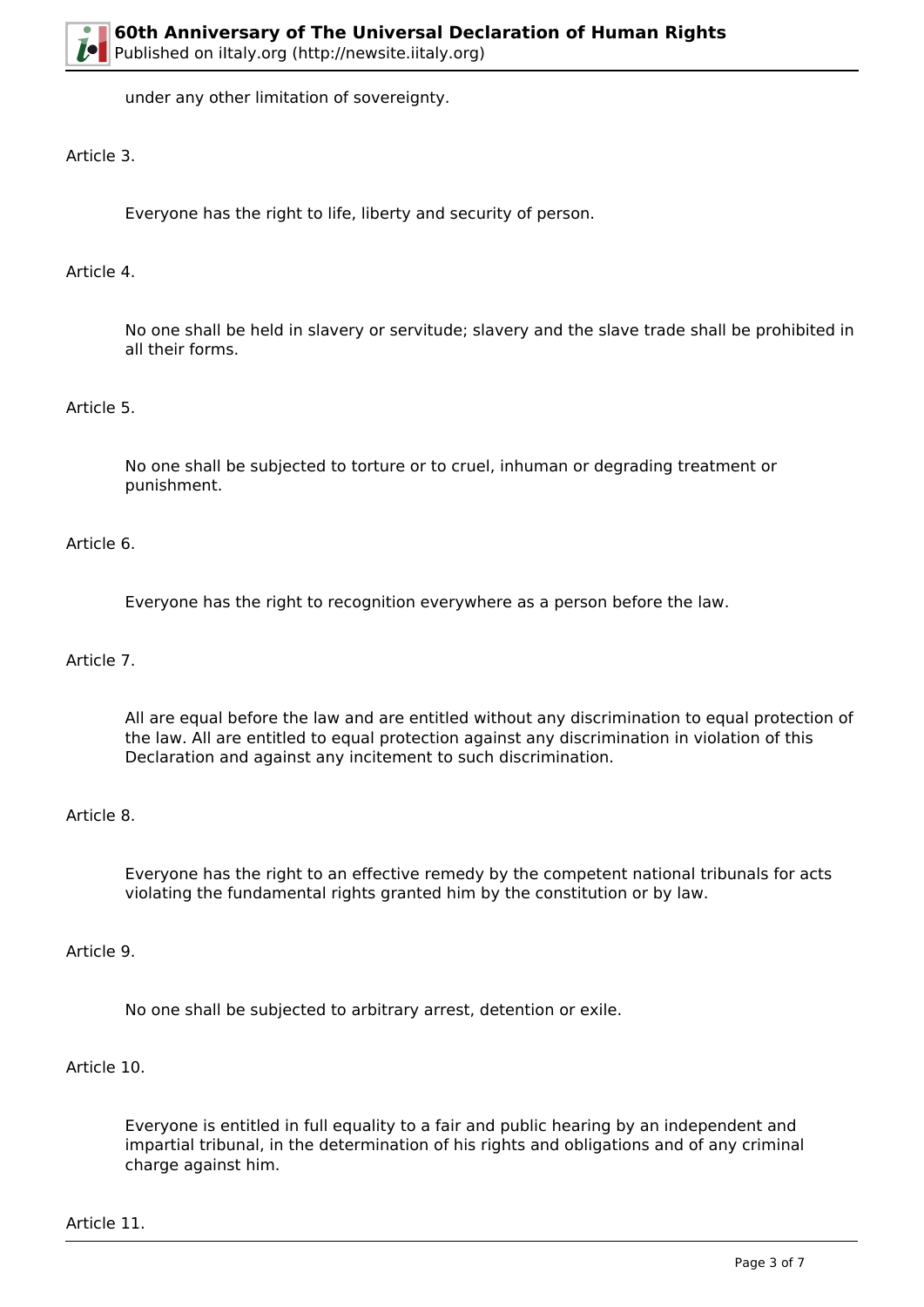

(1) Everyone charged with a penal offence has the right to be presumed innocent until proved guilty according to law in a public trial at which he has had all the guarantees necessary for his defence.

(2) No one shall be held guilty of any penal offence on account of any act or omission which did not constitute a penal offence, under national or international law, at the time when it was committed. Nor shall a heavier penalty be imposed than the one that was applicable at the time the penal offence was committed.

### Article 12.

No one shall be subjected to arbitrary interference with his privacy, family, home or correspondence, nor to attacks upon his honour and reputation. Everyone has the right to the protection of the law against such interference or attacks.

# Article 13.

(1) Everyone has the right to freedom of movement and residence within the borders of each state.

(2) Everyone has the right to leave any country, including his own, and to return to his country.

#### Article 14.

(1) Everyone has the right to seek and to enjoy in other countries asylum from persecution.

(2) This right may not be invoked in the case of prosecutions genuinely arising from nonpolitical crimes or from acts contrary to the purposes and principles of the United Nations.

#### Article 15.

(1) Everyone has the right to a nationality.

(2) No one shall be arbitrarily deprived of his nationality nor denied the right to change his nationality.

### Article 16.

(1) Men and women of full age, without any limitation due to race, nationality or religion, have the right to marry and to found a family. They are entitled to equal rights as to marriage, during marriage and at its dissolution.

(2) Marriage shall be entered into only with the free and full consent of the intending spouses.

(3) The family is the natural and fundamental group unit of society and is entitled to protection by society and the State.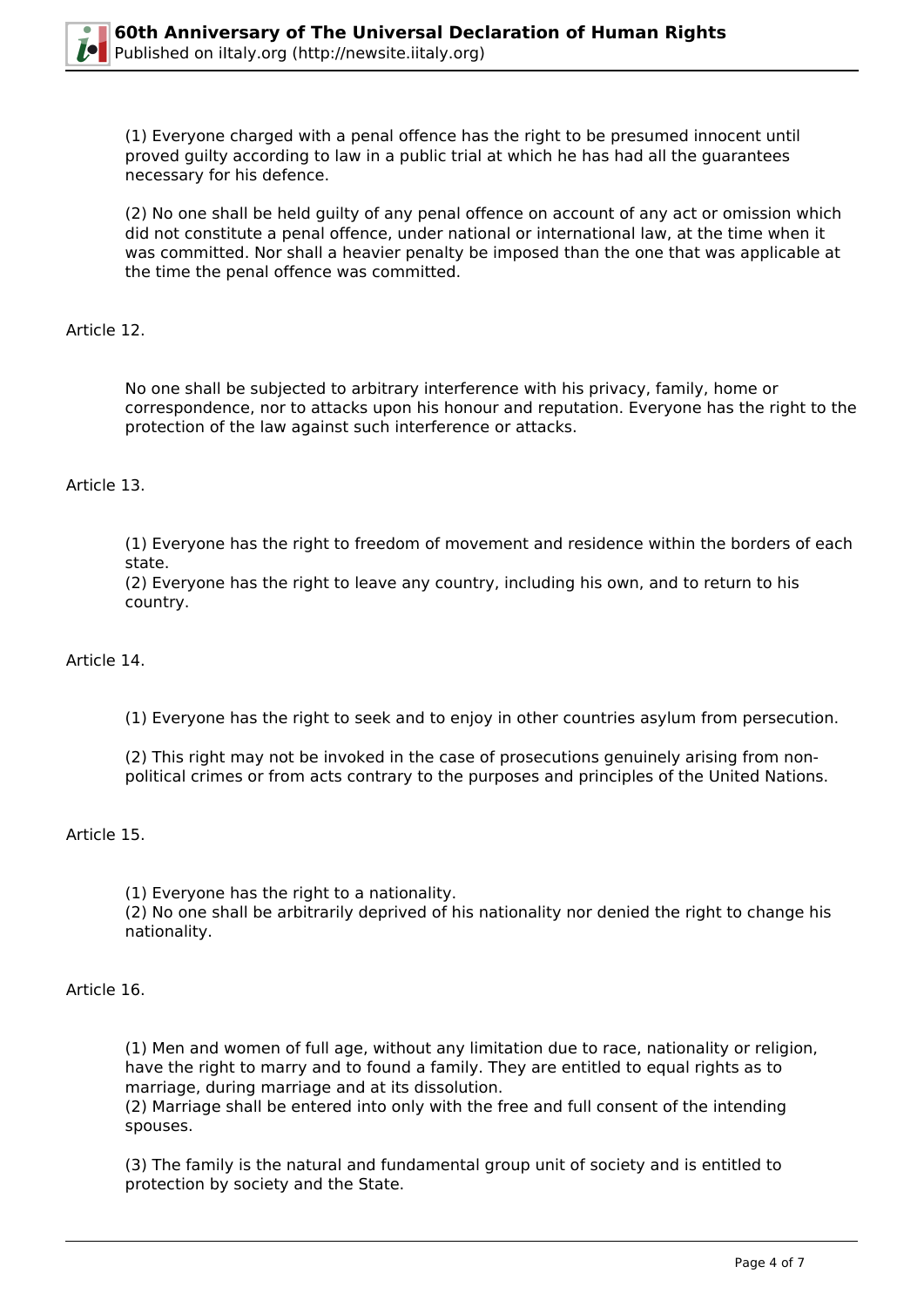

#### Article 17.

- (1) Everyone has the right to own property alone as well as in association with others.
- (2) No one shall be arbitrarily deprived of his property.

Article 18.

Everyone has the right to freedom of thought, conscience and religion; this right includes freedom to change his religion or belief, and freedom, either alone or in community with others and in public or private, to manifest his religion or belief in teaching, practice, worship and observance.

# Article 19.

Everyone has the right to freedom of opinion and expression; this right includes freedom to hold opinions without interference and to seek, receive and impart information and ideas through any media and regardless of frontiers.

### Article 20.

- (1) Everyone has the right to freedom of peaceful assembly and association.
- (2) No one may be compelled to belong to an association.

# Article 21.

(1) Everyone has the right to take part in the government of his country, directly or through freely chosen representatives.

(2) Everyone has the right of equal access to public service in his country.

(3) The will of the people shall be the basis of the authority of government; this will shall be expressed in periodic and genuine elections which shall be by universal and equal suffrage and shall be held by secret vote or by equivalent free voting procedures.

#### Article 22.

Everyone, as a member of society, has the right to social security and is entitled to realization, through national effort and international co-operation and in accordance with the organization and resources of each State, of the economic, social and cultural rights indispensable for his dignity and the free development of his personality.

#### Article 23.

(1) Everyone has the right to work, to free choice of employment, to just and favourable conditions of work and to protection against unemployment.

(2) Everyone, without any discrimination, has the right to equal pay for equal work.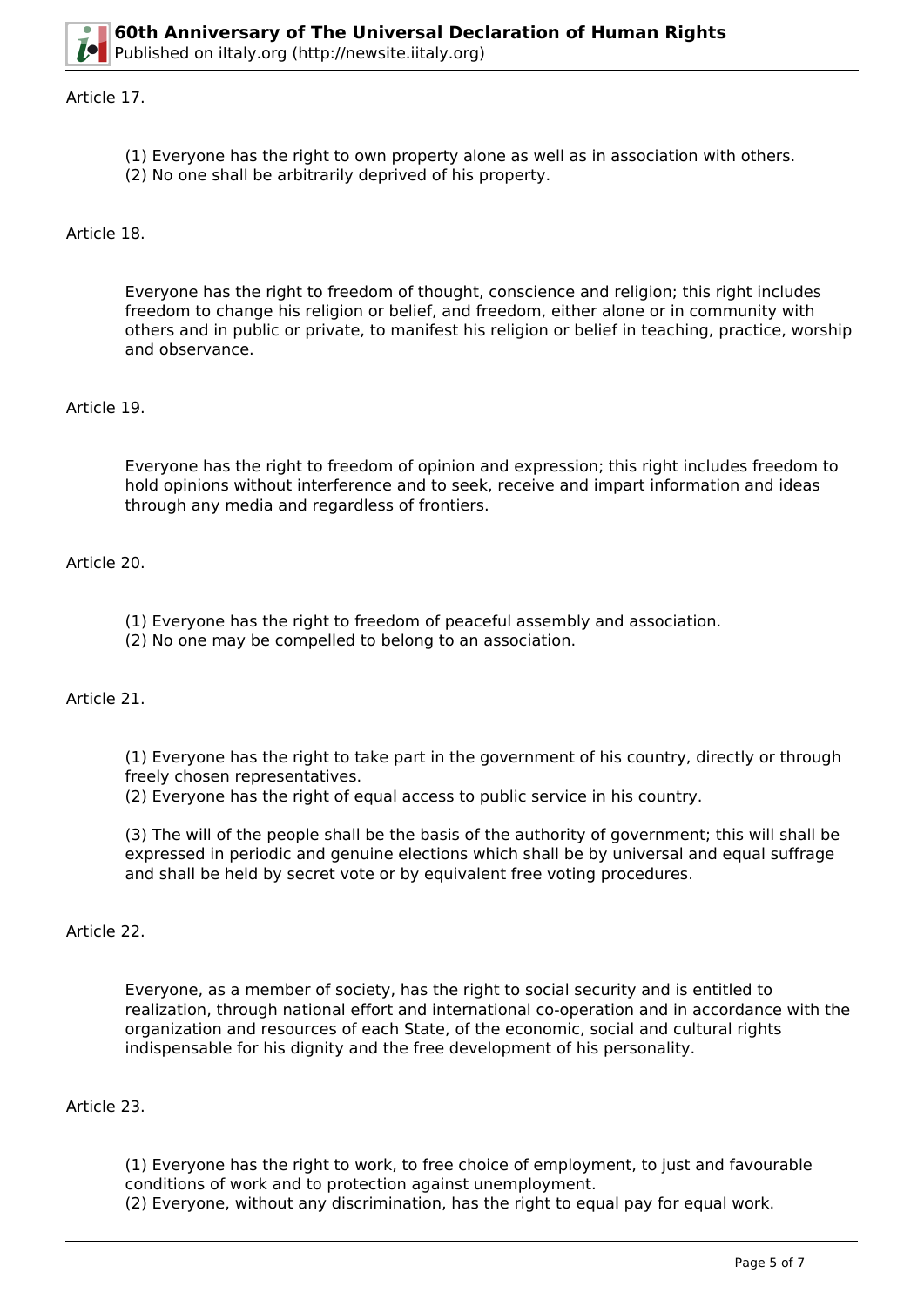

(3) Everyone who works has the right to just and favourable remuneration ensuring for himself and his family an existence worthy of human dignity, and supplemented, if necessary, by other means of social protection.

(4) Everyone has the right to form and to join trade unions for the protection of his interests.

### Article 24.

Everyone has the right to rest and leisure, including reasonable limitation of working hours and periodic holidays with pay.

### Article 25.

(1) Everyone has the right to a standard of living adequate for the health and well-being of himself and of his family, including food, clothing, housing and medical care and necessary social services, and the right to security in the event of unemployment, sickness, disability, widowhood, old age or other lack of livelihood in circumstances beyond his control.

(2) Motherhood and childhood are entitled to special care and assistance. All children, whether born in or out of wedlock, shall enjoy the same social protection.

### Article 26.

(1) Everyone has the right to education. Education shall be free, at least in the elementary and fundamental stages. Elementary education shall be compulsory. Technical and professional education shall be made generally available and higher education shall be equally accessible to all on the basis of merit.

(2) Education shall be directed to the full development of the human personality and to the strengthening of respect for human rights and fundamental freedoms. It shall promote understanding, tolerance and friendship among all nations, racial or religious groups, and shall further the activities of the United Nations for the maintenance of peace. (3) Parents have a prior right to choose the kind of education that shall be given to their children.

#### Article 27.

(1) Everyone has the right freely to participate in the cultural life of the community, to enjoy the arts and to share in scientific advancement and its benefits.

(2) Everyone has the right to the protection of the moral and material interests resulting from any scientific, literary or artistic production of which he is the author.

#### Article 28.

Everyone is entitled to a social and international order in which the rights and freedoms set forth in this Declaration can be fully realized.

Article 29.